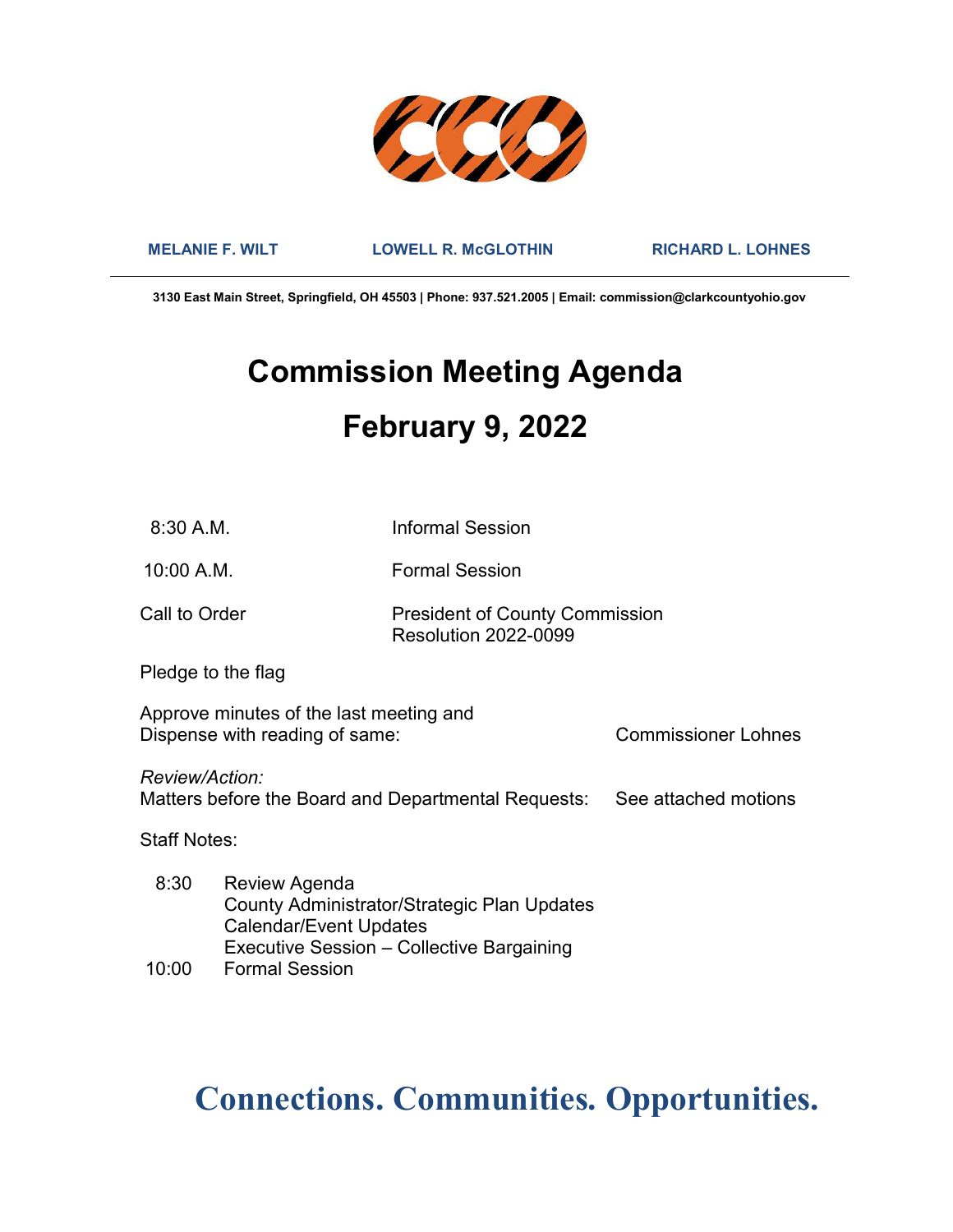Melanie F. Wilt Lowell R. McGlothin Richard L. Lohnes

Resolution 2022-0100 COMB/C file

#### Award Bid and Authorize Contract to Arcon Builders Ltd. for the Clark County Fairgrounds Horse Barns Improvements

Commissioner moved, per the request of the County Administrator, to award the bid and authorize the contract with Arcon Builders Ltd. for their bid of \$364,950.00 for the Clark County Fairgrounds Horse Barns Improvement project.

| <b>Organization Name:</b>    | Arcon Builders Ltd.                                |
|------------------------------|----------------------------------------------------|
| <b>Organization Address:</b> | 7824 Alternate State Route 49, Arcanum, Ohio 45304 |
| In the amount of:            | \$364,950.00                                       |
| <b>Funding Source(s):</b>    | Permanent Improvement                              |
| <b>Purpose:</b>              | Fairgrounds Horse Barns Improvements               |
| <b>Effective Date(s):</b>    | February 9, 2022                                   |

Further move to authorize the County Administrator to execute the contract and related documents.

Commissioner seconded the motion and the roll being called for its passage, the vote resulted as follows:

Commissioner Lohnes, Commissioner McGlothin, Commissioner Wilt,

I, Megan Burr, Clerk to the Board of County Commissioners, do hereby certify that the above is a true and correct copy of a motion as recorded in the Journal of the Clark County Commissioners, under the date of February 9, 2022.

Megan Burr, Clerk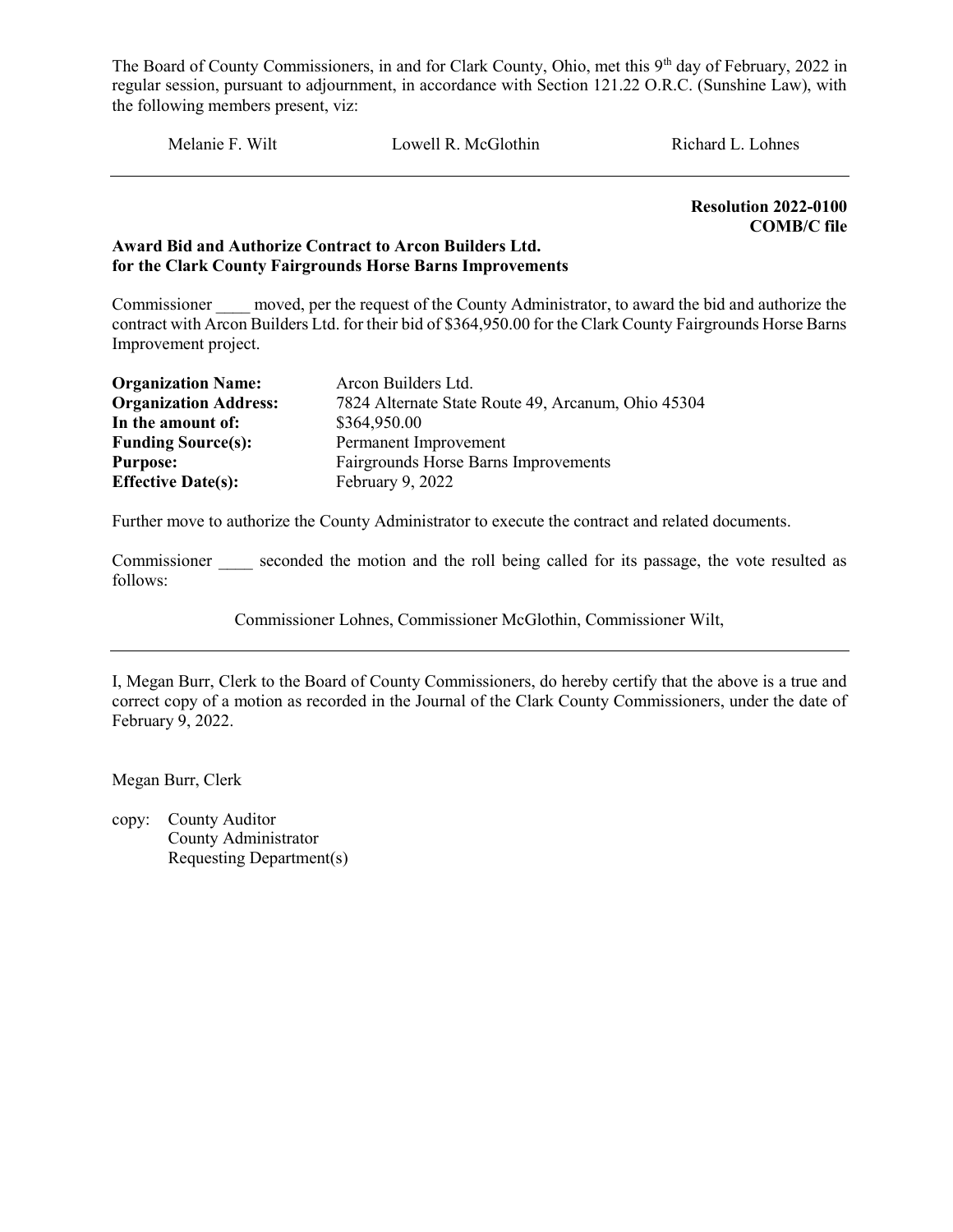Melanie F. Wilt Lowell R. McGlothin Richard L. Lohnes

Resolution 2022-0101 ENGC file

#### Authorize Contract with Dan's Towing & Recovery, Ltd.

Commissioner moved, per the request of the County Engineer, to authorize a contract with:

| <b>Organization Name:</b>    | Dan's Towing & Recovery, Ltd.,            |
|------------------------------|-------------------------------------------|
| <b>Organization Address:</b> | 1750 Titus Road, Springfield, Ohio 45502  |
| In the amount of:            | Not to exceed \$49,000                    |
| <b>Funding Source(s):</b>    | Local Funds (MVGT)                        |
| <b>Purpose:</b>              | Towing services as needed                 |
| <b>Effective Dates:</b>      | February 9, 2022 through February 8, 2023 |

Further move to authorize the County Administrator to execute the contract and related documents.

Commissioner seconded the motion and the roll being called for its passage, the vote resulted as follows:

Commissioner Lohnes, Commissioner McGlothin, Commissioner Wilt,

I, Megan Burr, Clerk to the Board of County Commissioners, do hereby certify that the above is a true and correct copy of a motion as recorded in the Journal of the Clark County Commissioners, under the date of February 9, 2022.

Megan Burr, Clerk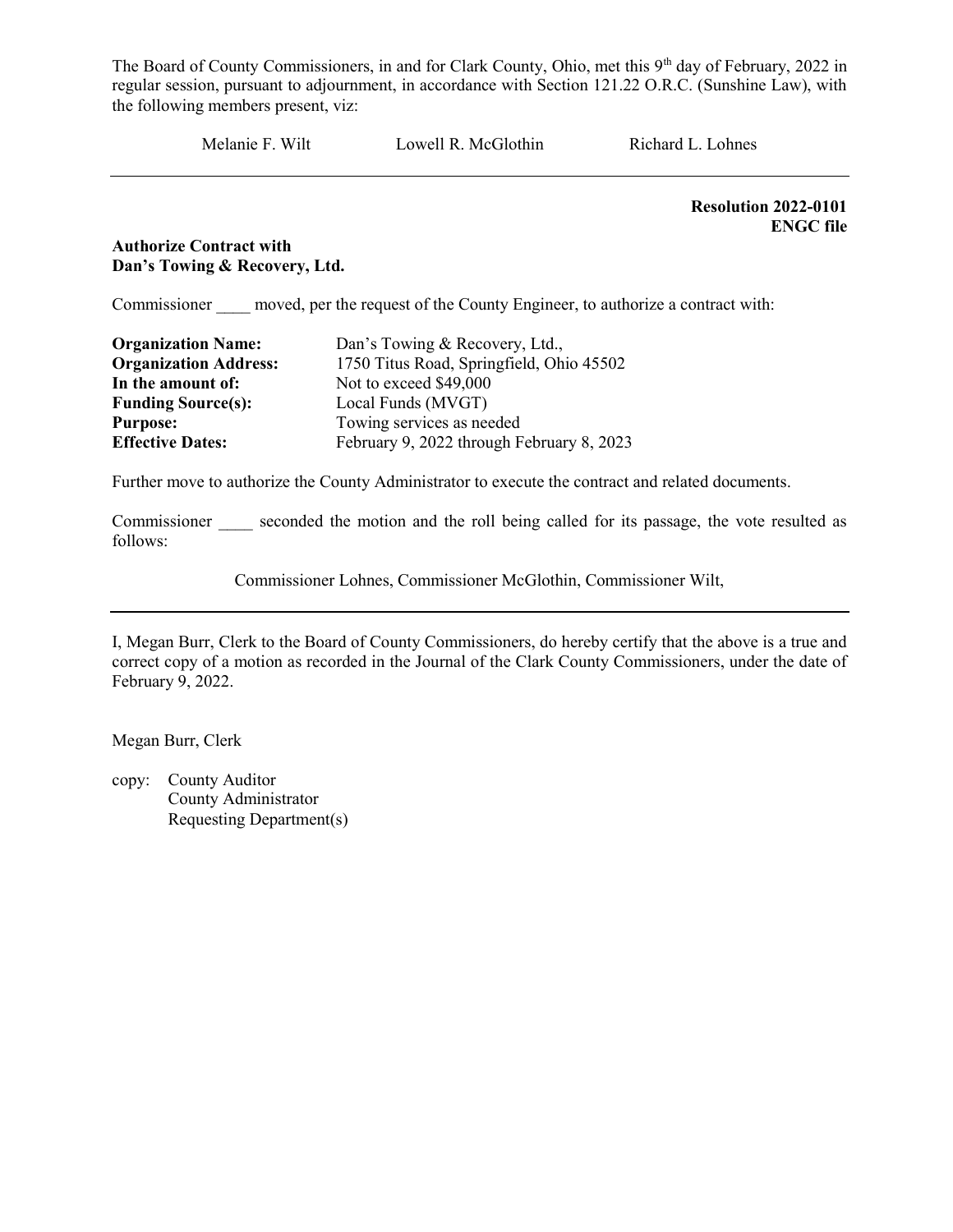Melanie F. Wilt Lowell R. McGlothin Richard L. Lohnes

 Resolution 2022-0102 ENGC file

## Authorize Change Order #2 for 2021 Pavement Marking

Commissioner moved, per the request of the County Engineer, to authorize change order #2 with:

| <b>Organization Name:</b>    | A&A Safety                                    |
|------------------------------|-----------------------------------------------|
| <b>Organization Address:</b> | 1126 Ferris Road, Amelia, Ohio 45102          |
| <b>Original Contract:</b>    | \$323,876.20                                  |
| <b>Previous Changes:</b>     | $(\$25,802.40)$                               |
| <b>This Change:</b>          | $(\$45,320.82)$                               |
| <b>New Contract Total:</b>   | \$252,752.98                                  |
| <b>Funding Source(s):</b>    | Local MVGT                                    |
| <b>Reason for Change:</b>    | Reconcile final quantities for work performed |

Further move to authorize the County Administrator to execute the change order.

Commissioner seconded the motion and the roll being called for its passage, the vote resulted as follows:

Commissioner Lohnes, Commissioner McGlothin, Commissioner Wilt,

I, Megan Burr, Clerk to the Board of County Commissioners, do hereby certify that the above is a true and correct copy of a motion as recorded in the Journal of the Clark County Commissioners, under the date of February 9, 2022.

Megan Burr, Clerk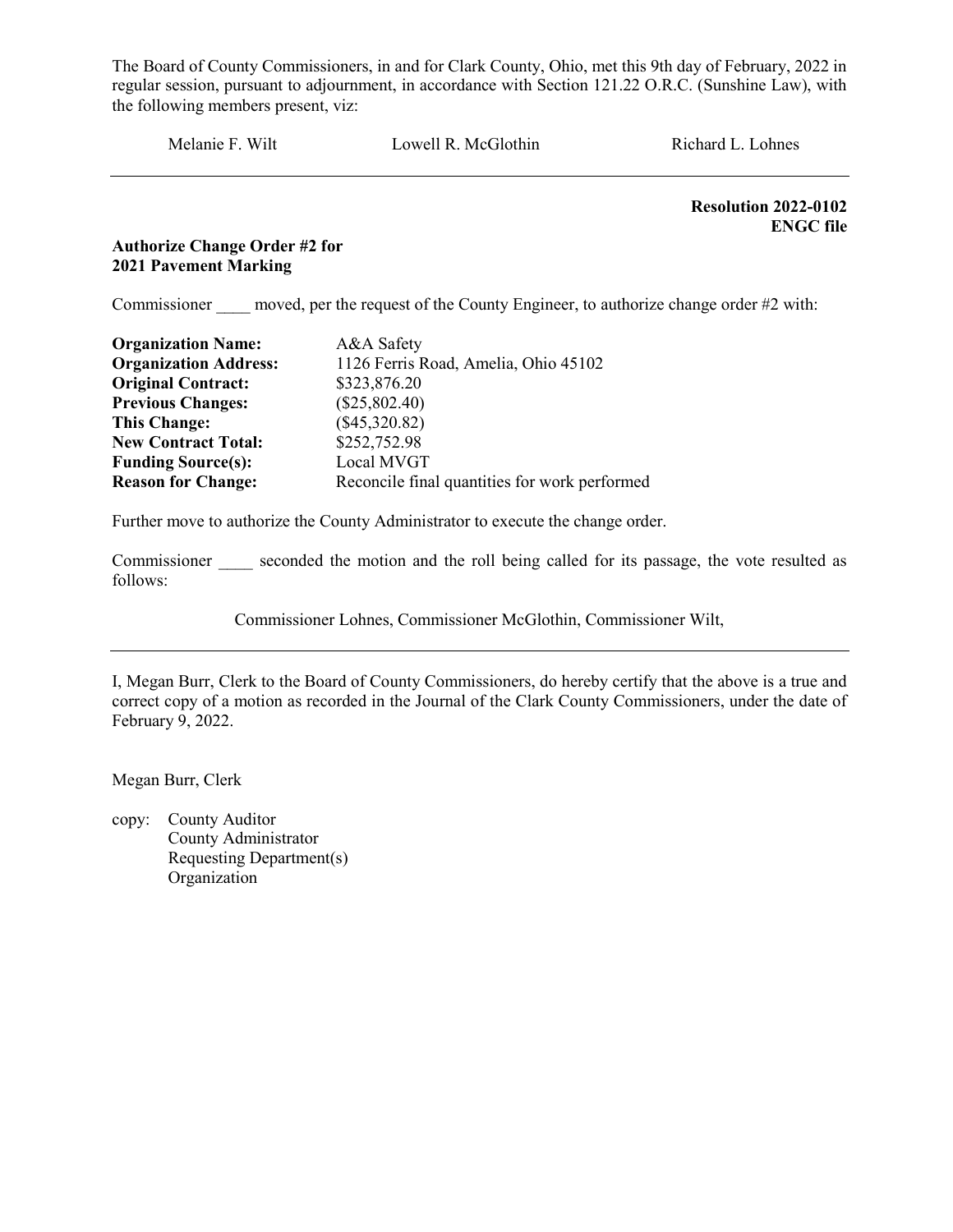Melanie F. Wilt Lowell R. McGlothin Richard L. Lohnes

Resolution 2022-0103 NTPC file

#### Authorize Contract with National Trail Parks and Recreation District (NTPRD)

Commissioner moved to authorize a contract with:

| <b>Organization Name:</b>    | National Trail Parks & Recreation District       |
|------------------------------|--------------------------------------------------|
| <b>Organization Address:</b> | 1301 Mitchell Boulevard, Springfield, Ohio 45503 |
| In the amount of:            | \$70,000.00                                      |
| <b>Funding Source(s):</b>    | General Fund                                     |
| <b>Purpose:</b>              | Provide County Recreation Services               |
| <b>Effective Dates:</b>      | March 1, 2022 through December 31, 2022          |

Further move to authorize the County Administrator to execute the contract and related documents.

Commissioner seconded the motion and the roll being called for its passage, the vote resulted as follows:

Commissioner Lohnes, Commissioner McGlothin, Commissioner Wilt,

I, Megan Burr, Clerk to the Board of County Commissioners, do hereby certify that the above is a true and correct copy of a motion as recorded in the Journal of the Clark County Commissioners, under the date of February 9, 2022.

Megan Burr, Clerk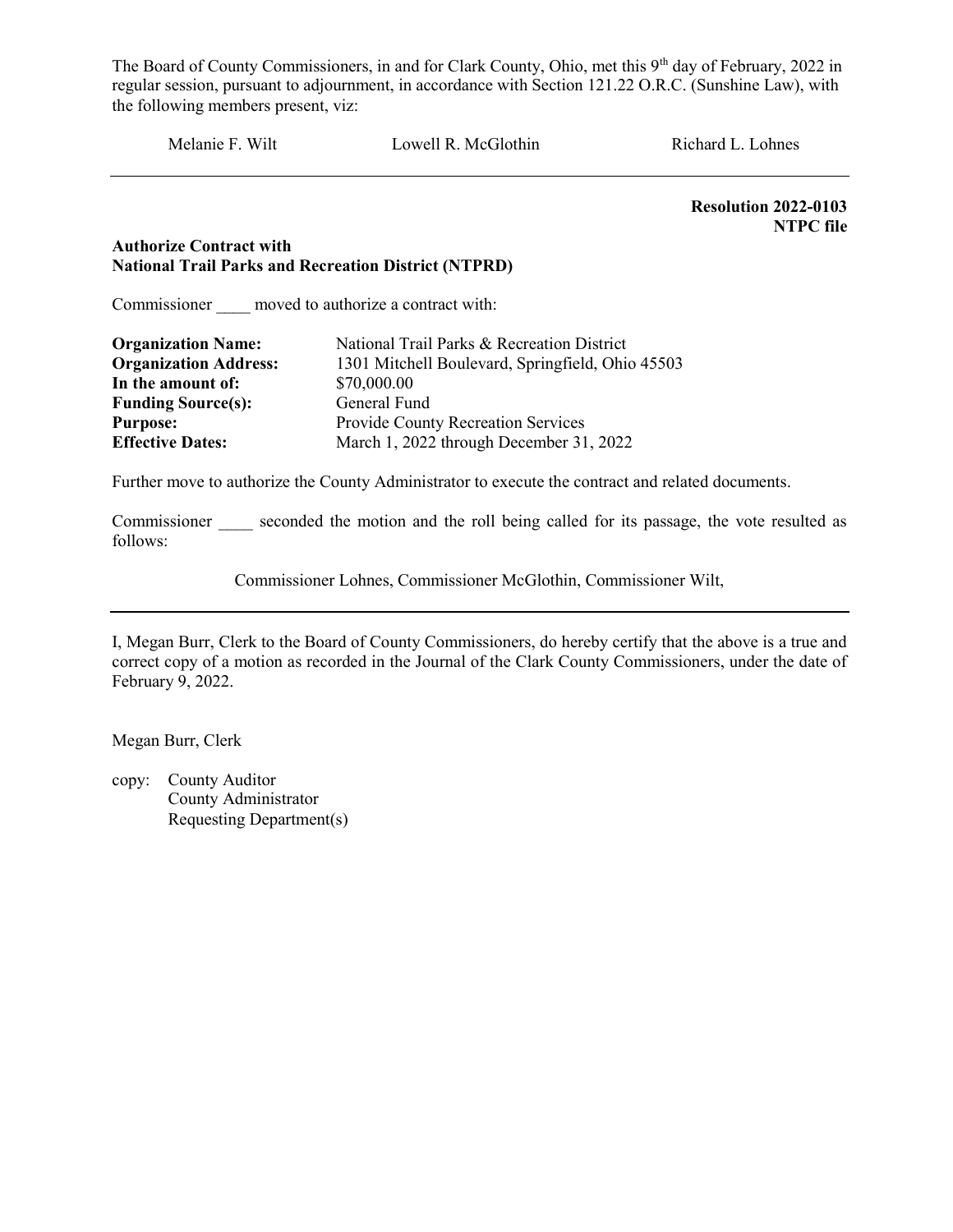Melanie F. Wilt Lowell R. McGlothin Richard L. Lohnes

Resolution 2022-0104 FINA file

### Authorize Amended Certificate #2 and Appropriate Funds

Commissioner moved, upon the recommendation of the County Administrator, to authorize Amended Certificate #2 and appropriate funds.

| Fund                           | <b>Department</b>   | Account                   | Amount         |
|--------------------------------|---------------------|---------------------------|----------------|
|                                |                     |                           |                |
| <b>CHIP (2217)</b>             | <b>COMM DEVELOP</b> | <b>PERS &amp; FRINGES</b> | \$35,705.00    |
| <b>CHIP (2217)</b>             | <b>COMM DEVELOP</b> | <b>OPERATING EXP</b>      | \$347,295.00   |
| <b>CHIP (2217)</b>             | <b>COMM DEVELOP</b> | <b>ADVANCE OUT</b>        | \$10,000.00    |
| <b>WEST CENTRAL CCF (8370)</b> | WCCCF               | <b>PERS &amp; FRINGES</b> | \$2,530,921.00 |

Commissioner seconded the motion and the roll being called for its passage, the vote resulted as follows:

Commissioner Lohnes, Commissioner McGlothin, Commissioner Wilt,

I, Megan Burr, Clerk to the Board of County Commissioners, do hereby certify that the above is a true and correct copy of a motion as recorded in the Journal of the Clark County Commissioners, under the date of February 9, 2022.

Megan Burr, Clerk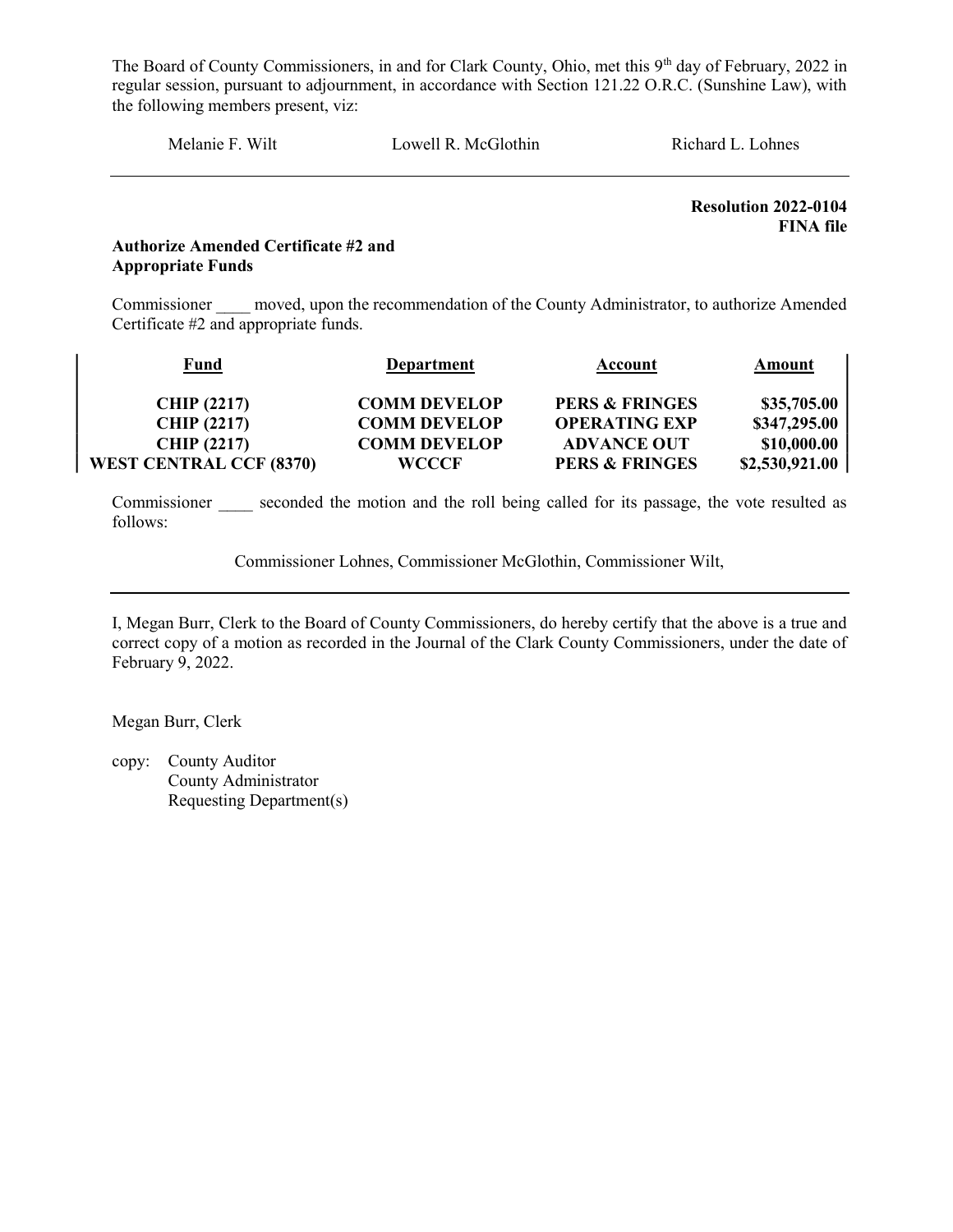| Melanie F. Wilt | Lowell R. McGlothin | Richard L. Lohnes |  |
|-----------------|---------------------|-------------------|--|
|                 |                     |                   |  |

 Resolution 2022-0105 FINT file

#### Approve Issuance of Warrants for Then and Now(s)

Commissioner moved, upon the recommendation of the County Administrator to approve the issuance of warrants for then and now(s) are as follows:

| P.O. Number<br>220022713<br>Reason: Unaware of paid claim. | Fund                                                                                 | Vendor<br>MV> (Engineer) County Risk Sharing Auth. 12/29/2021 | <b>Date Purchase</b> | Amount<br>\$330.63 |
|------------------------------------------------------------|--------------------------------------------------------------------------------------|---------------------------------------------------------------|----------------------|--------------------|
| 220022888                                                  | General (Auditor) Mansfield Oil<br>Reason: Prior year blanket purchase order closed. |                                                               | 12/2021              | \$187.36           |

Commissioner seconded the motion and the roll being called for its passage, the vote resulted as follows:

Commissioner Lohnes, Commissioner McGlothin, Commissioner Wilt,

I, Megan Burr, Clerk to the Board of County Commissioners, do hereby certify that the above is a true and correct copy of a motion as recorded in the Journal of the Clark County Commissioners, under the date of February 9, 2022.

Megan Burr, Clerk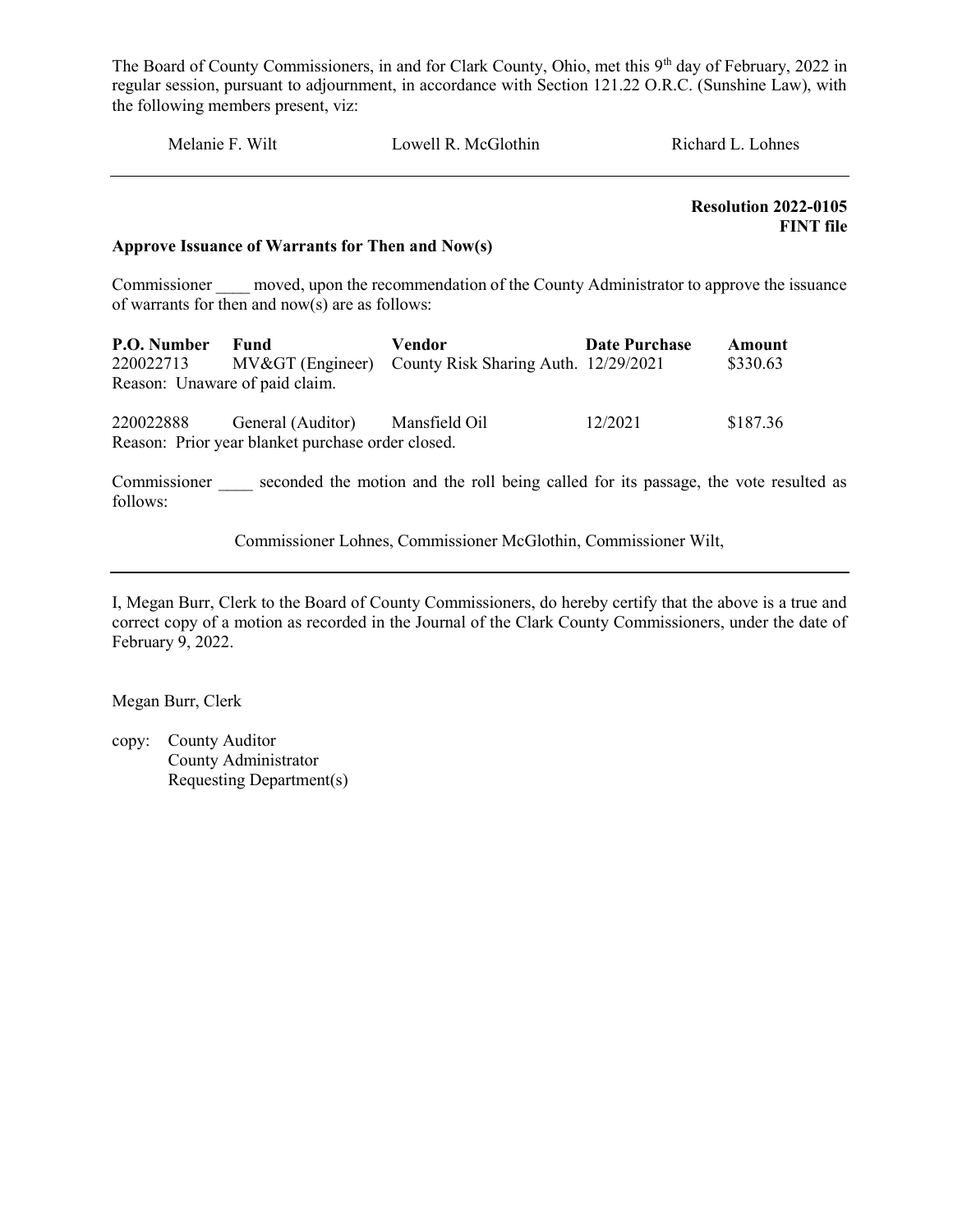| Melanie F. Wilt | Lowell R. McGlothin | Richard L. Lohnes |  |
|-----------------|---------------------|-------------------|--|
|                 |                     |                   |  |

 Resolution 2022-0106 TRAV file

#### Approve Travel/Expense Allowance

Commissioner moved, per request of the following Department Director(s) or Elected Official(s) to approve the following travel allowances.

| Dept. | <b>Name</b> | Purpose  | <b>Place</b> | Date     | Cost    |
|-------|-------------|----------|--------------|----------|---------|
| JFS   | J. Shafer   | Training | Virtual      | 2/9/2022 | \$99.00 |

Further move reimbursements shall comply with all requirements of the Travel Policy as adopted in the Personnel Manual.

Commissioner seconded the motion and the roll being called for its passage, the vote resulted as follows:

Commissioner Lohnes, Commissioner McGlothin, Commissioner Wilt,

I, Megan Burr, Clerk to the Board of County Commissioners, do hereby certify that the above is a true and correct copy of a motion as recorded in the Journal of the Clark County Commissioners, under the date of February 9, 2022.

Megan Burr, Clerk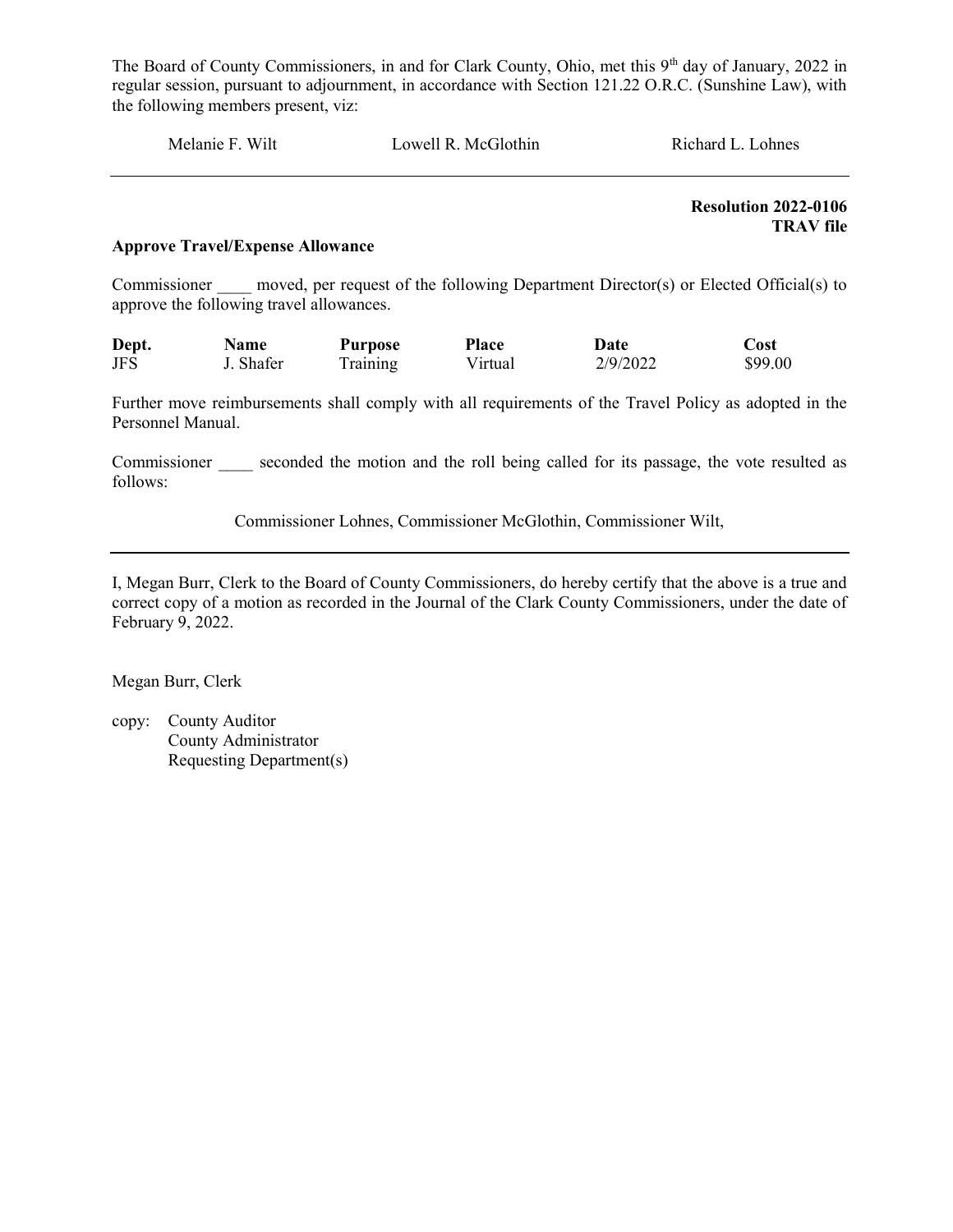Melanie F. Wilt **Lowell R. McGlothin** Richard L. Lohnes

 Resolution 2022-0107 ARPA file

### Authorize Allocation of American Rescue Plan Act (ARPA) Funds toward the 2022 Clark County Homeowner Emergency Repair Grant Program

Commissioner \_\_\_\_ moved, per request of the County Administrator to approve the following reimbursement:

WHEREAS, Clark County has received direct payments from the United States (US) Treasury under the Coronavirus State and Local Fiscal Funds authorized by the American Rescue Plan Act (ARPA); and,

WHEREAS, Clark County will use the funding in accordance with ARPA and guidance from the US Treasury; and,

WHEREAS, the Department of Treasury issued the Interim Final Rule on May 10, 2021, to provide guidance on permissible uses; and,

WHEREAS, providing emergency assistance, including home repairs, to households or populations experiencing negative economic impacts during the COVID-19 public health emergency is a permissible use of the ARPA funds; and,

WHEREAS, the 2022 Clark County Homeowner Emergency Repair Grant Program is for qualifying residences located in the County, outside of the City limits of Springfield, and will be completed through the Neighborhood Housing Partnership of Greater Springfield, Inc., which will receive \$15,000.00 of the total allocation amount to cover program-related expenses.

NOW, THEREFORE, BE IT RESOLVED by the Board of County Commissioners, that:

The Board of County Commissioners approves the use of ARPA funds toward the 2022 Clark County Homeowner Emergency Repair Grant Program in the amount not to exceed \$100,000.00.

Commissioner seconded the motion and the roll being called for its passage, the vote resulted as follows:

Commissioner Lohnes, Commissioner McGlothin, Commissioner Wilt,

I, Megan Burr, Clerk to the Board of County Commissioners, do hereby certify that the above is a true and correct copy of a motion as recorded in the Journal of the Clark County Commissioners, under the date of February 9, 2022.

Megan Burr, Clerk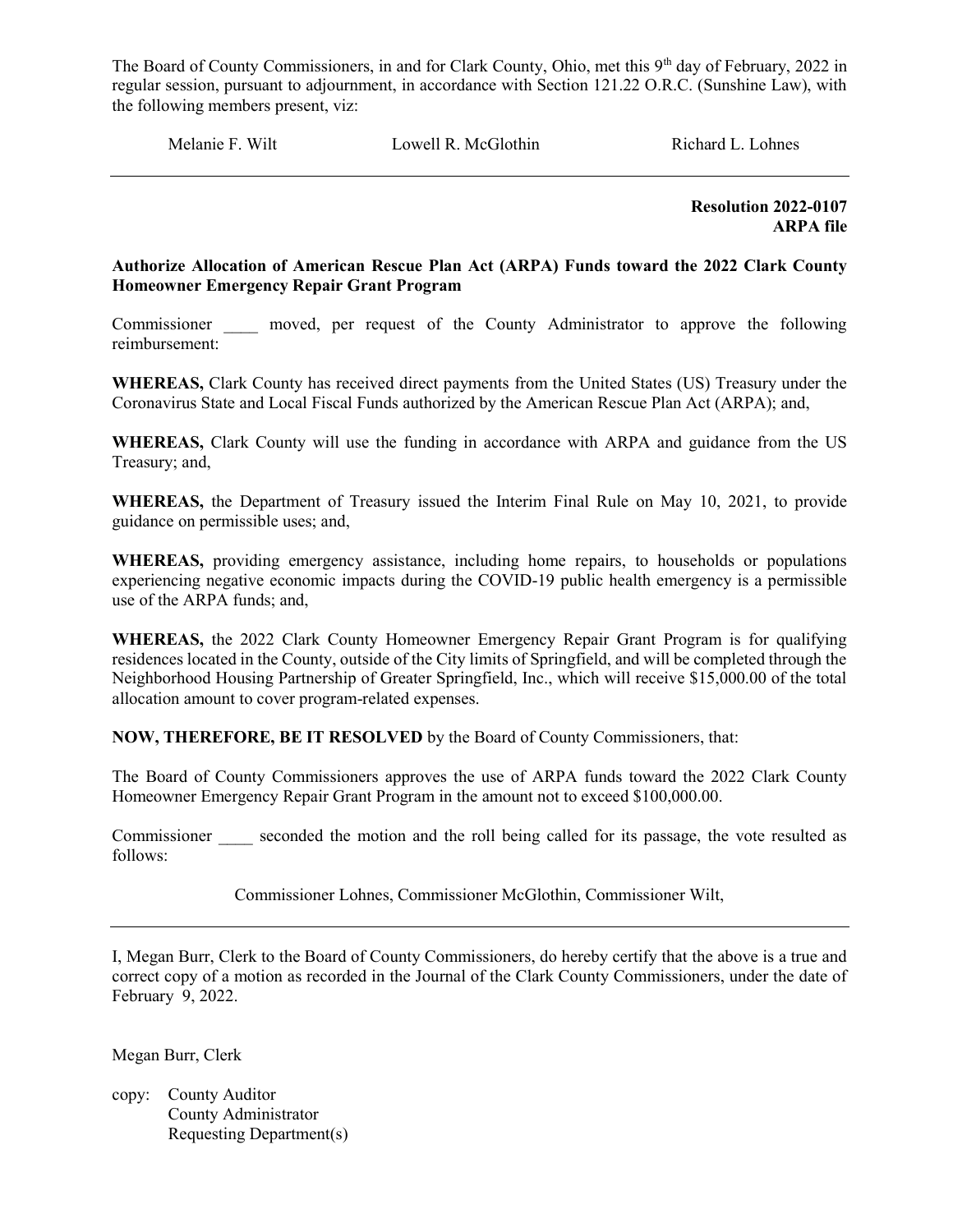Melanie F. Wilt Lowell R. McGlothin Richard L. Lohnes

 Resolution 2022-0108 COMO file

#### Authorize County Administrator Additional Temporally Limited Powers

Commissioner moved to reaffirm prior Resolutions granting powers to the County Administrator, including, but not limited to, those set forth in Ohio Revised Code Section 305.30, Resolution 569-00, Resolution 2011-0009, and Resolution 2013-0692. For purposes of this Resolution, "County Administrator" shall include the succession of those duties set forth in Resolutions 2017-0436 and 2017-0437. Additionally, pursuant to Ohio Revised Code Section 305.30(K), in the event that the Board of County Commissioners has not met in informal or formal session in the last eight (8) calendar days, the County Administrator shall have the following additional powers and shall retain those powers until the Board of County Commissioners meets again in either Informal or Formal Session:

The County Administrator is entitled to perform any duties incumbent upon the Board of County Commissioners pursuant to Ohio law.

In order for a meeting to qualify for purposes of this Resolution, a quorum of County Commissioners must participate in the meeting.

Commissioner seconded the motion and the roll being called for its passage, the vote resulted as follows:

Commissioner Lohnes, Commissioner McGlothin, Commissioner Wilt,

I, Megan Burr, Clerk to the Board of County Commissioners, do hereby certify that the above is a true and correct copy of a motion as recorded in the Journal of the Clark County Commissioners, under the date of February 9, 2022.

Megan Burr, Clerk